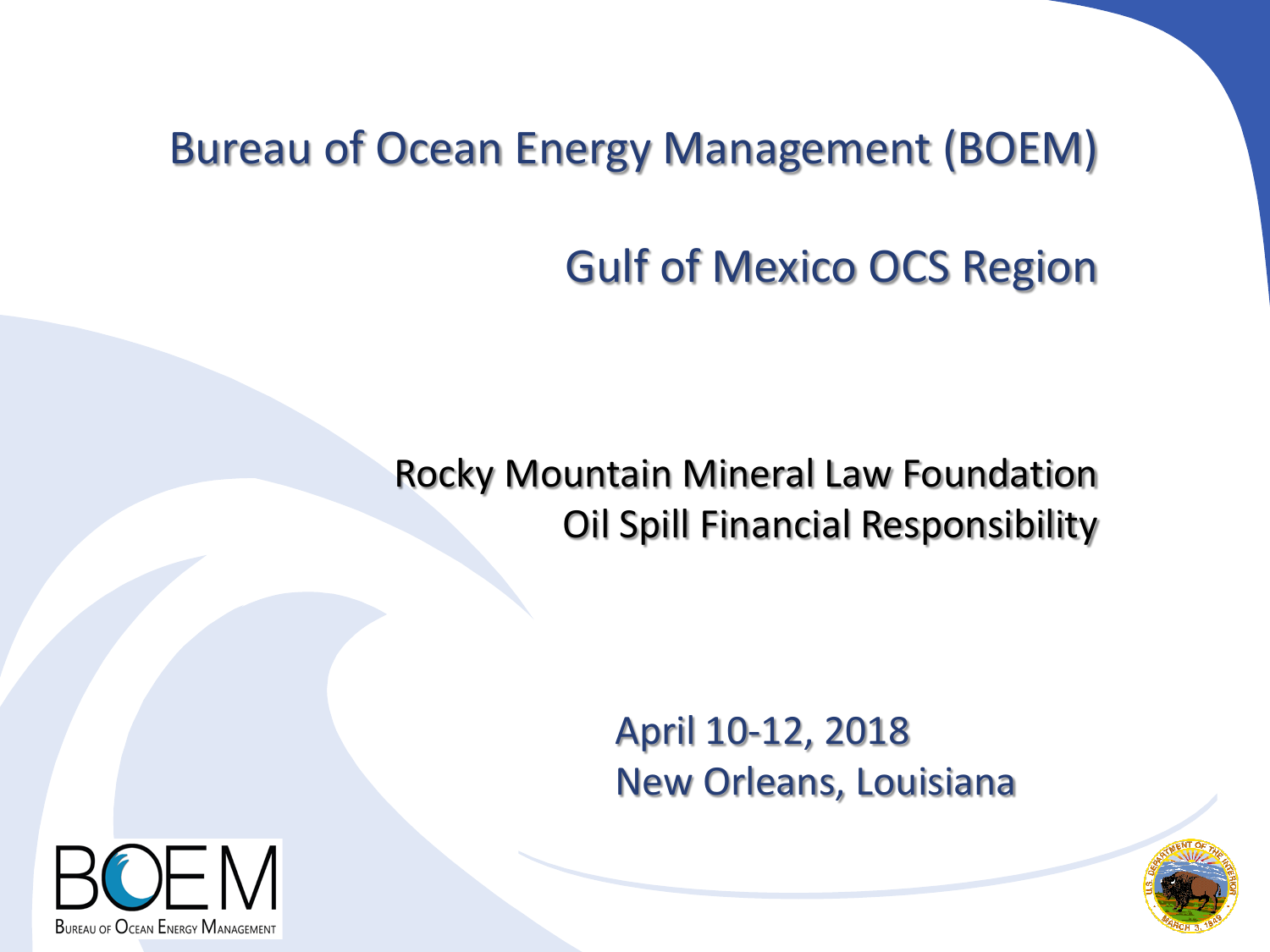### **OSFR**

### **Oil Spill Financial Responsibility for Offshore Facilities**

Purpose: to ensure that the "designated applicant" for a "covered offshore facility" has the financial resources necessary to pay for cleanup and damages that could be caused by oil discharges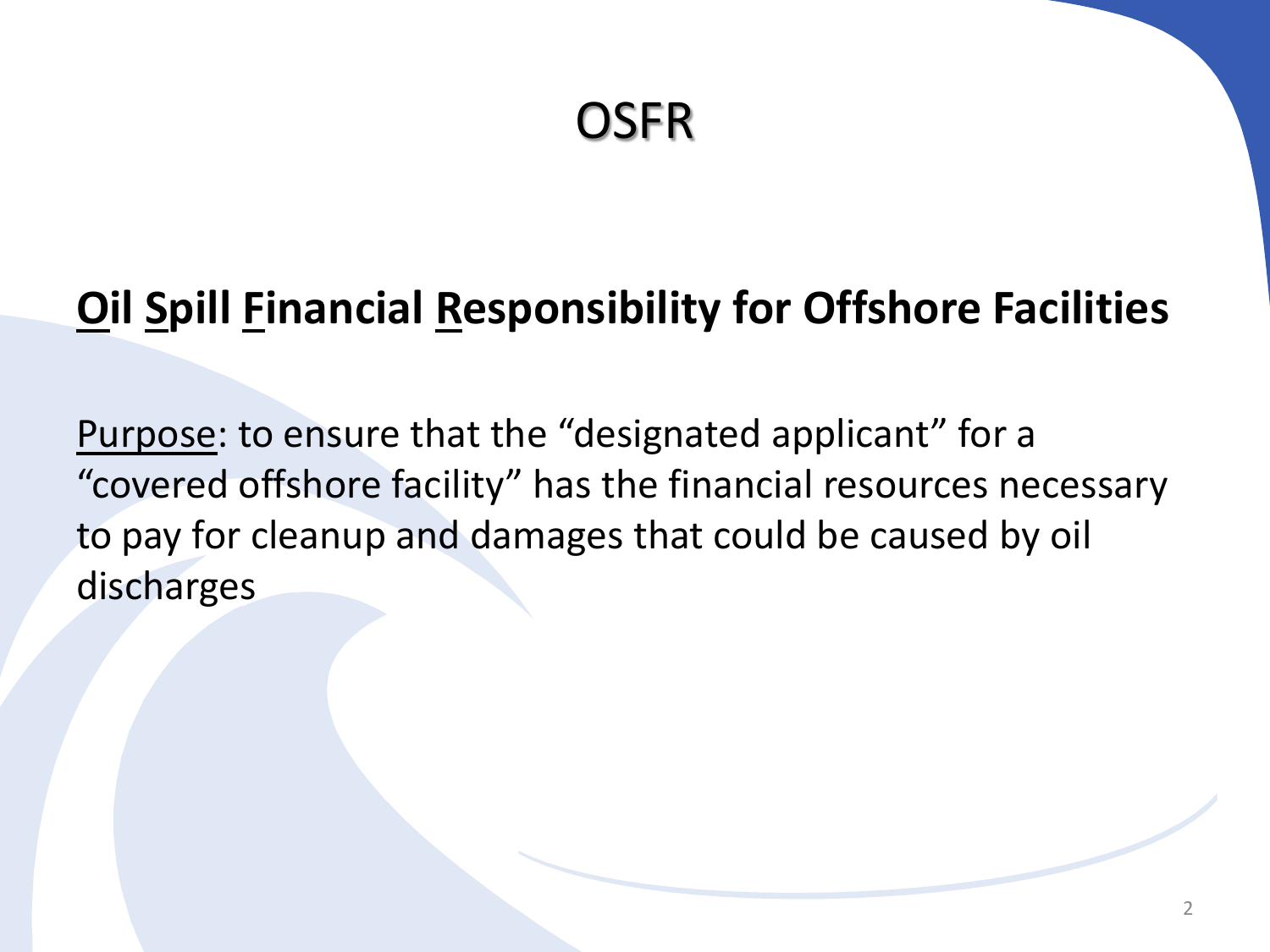# Federal Guidelines

Codified in the Code of Federal Regulations

- 30 CFR 553
- NTL No. 2008-N05, effective August 26, 2008
- Online resources:

https://www.boem.gov/Oil-Spill-Financial-Responsibility-OSFR/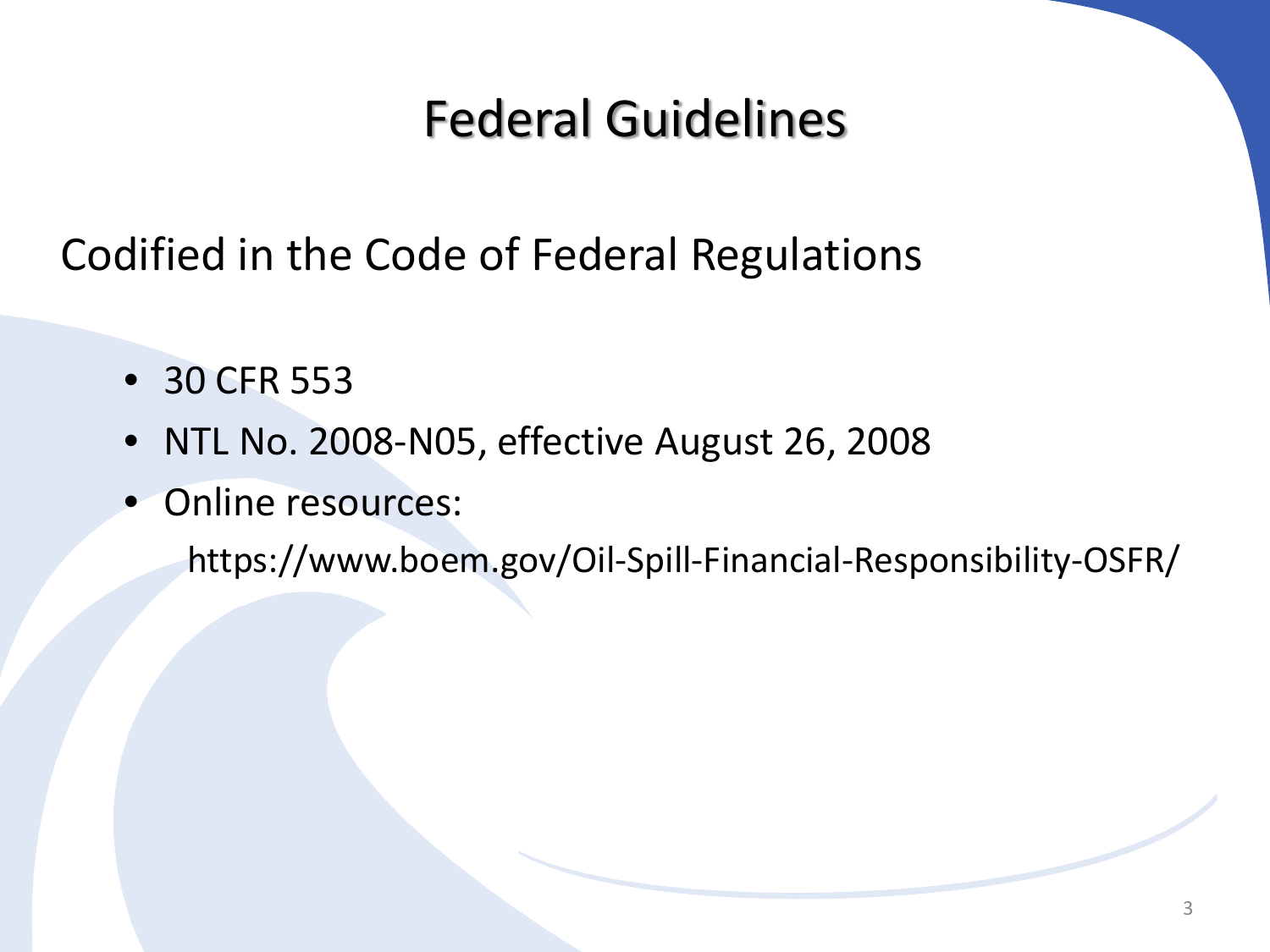# Terminology

- Covered Offshore Facility (COF) (1) any structure, equipment, pipeline, or device used for oil exploration, drilling, production, or transportation (2) > 1,000 bbl discharge potential, (3) seaward of coastline or in a bay
- Designated Applicant the entity that (1) provides financial coverage and (2) the responsible party(s) designates to demonstrate OSFR for a COF
- Responsible Party owner/operator of a pipeline, lessee/permittee, holder of a right-of-use and easement (RUE), operating rights holder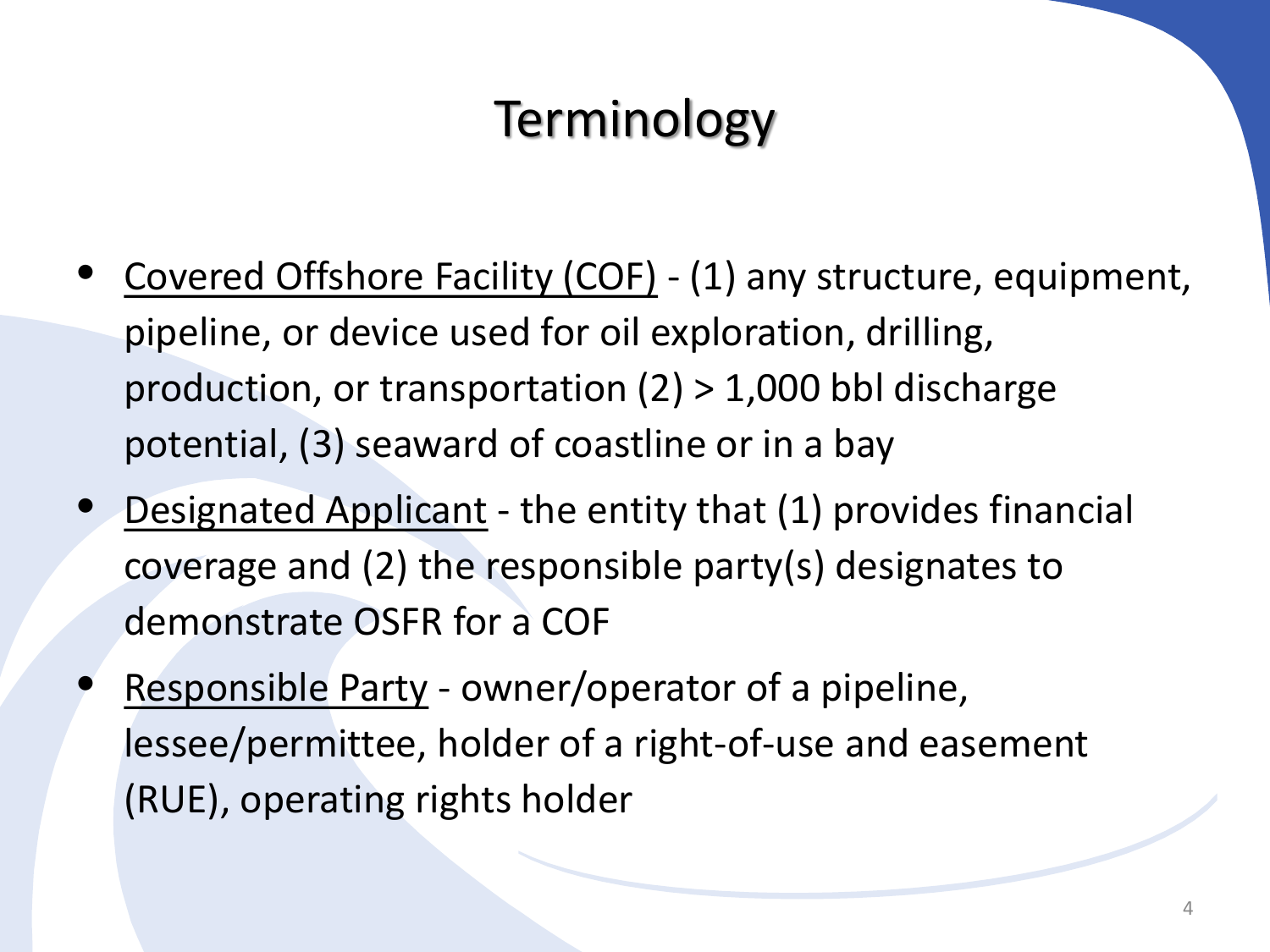# **Terminology**

#### U.S. Agent for Service of Process -

- an agent of the company (Designated Applicant, Responsible Party, Indemnitor) who ensures that all potential claimants have a readily available contact to whom they can submit legal paperwork for claims for oilspill cleanup and damages specified in Oil Pollution Act of 1990 (OPA 90)
- a company officer whose primary business office is located within the confines of the United States or a person or company whose function is to accept and process claims paperwork for the company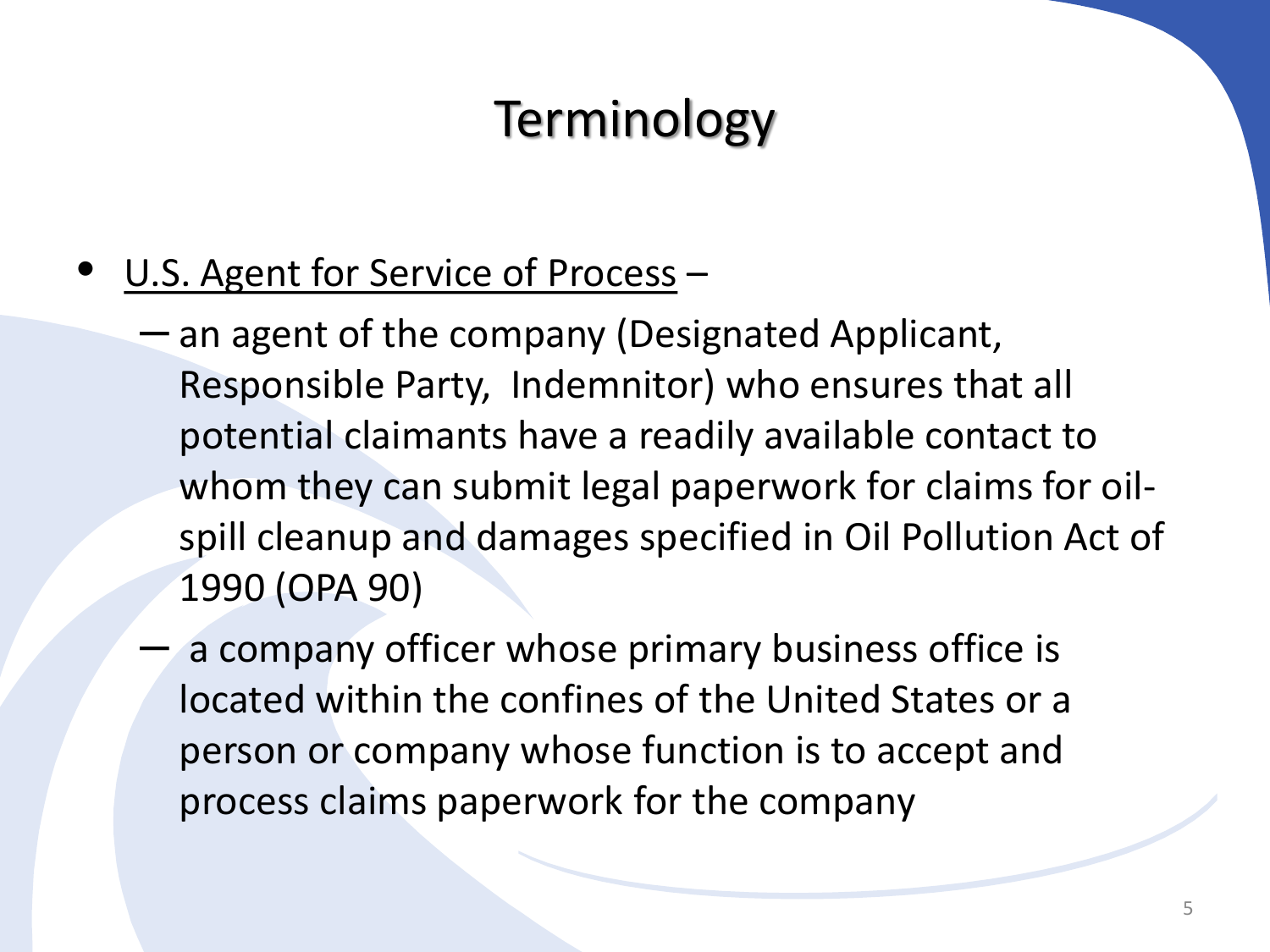### Who must demonstrate OSFR?

#### 30 CFR 553.11

A designated applicant (DA) must demonstrate OSFR. It may be a responsible party (owner, operator) or a parent company, authorized under the regulation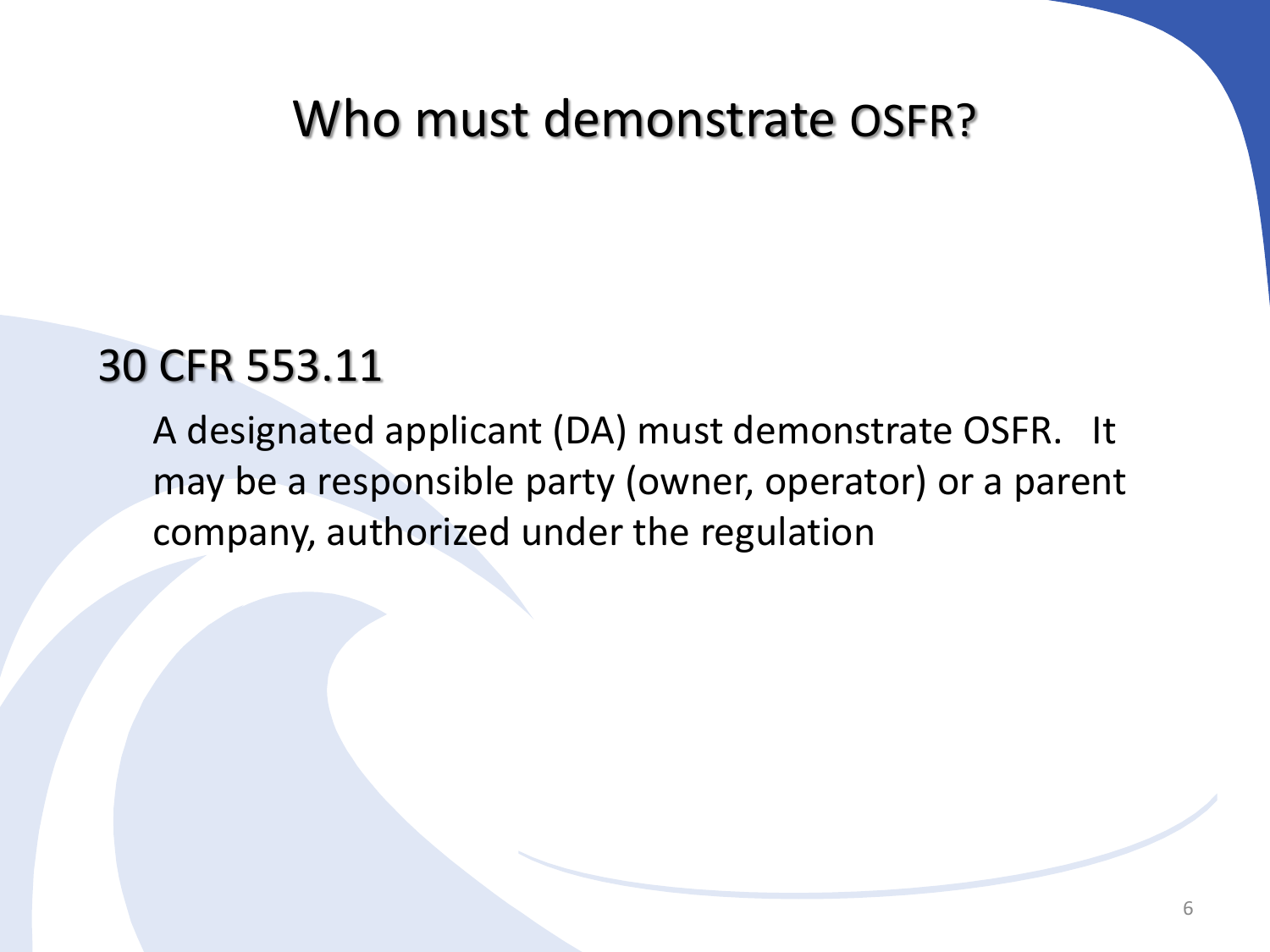# How much OSFR must I demonstrate?

### 30 CFR 553.13

• For a COF located wholly or partially in OCS waters:

- 1,001 bbl  $> 35,000$  bbl =  $\qquad \qquad$  \$ 35 million
- $35,001$  bbl >  $70,000$  bbl =  $\frac{1}{5}$  70 million
- 70,001 bbl > 105,000 bbl =  $$105$  million
- $> 105,000$  bbl  $=$  \$150 million
- 
- 
- 
- 
- For a COF not located in OCS waters:
	- $1,001$  bbl  $> 10,000$  bbl =  $\frac{1}{5}$  10 million
	- $10,001$  bbl >  $35,000$  bbl =  $\frac{1}{5}$  35 million
	- $35,001$  bbl > 70,000 bbl =  $\frac{1}{2}$  \$ 70 million
	- 70,001 bbl > 105,000 bbl = \$105 million
	- $> 105,000$  bbl  $=$  \$150 million
- 
- 
- 
- 
-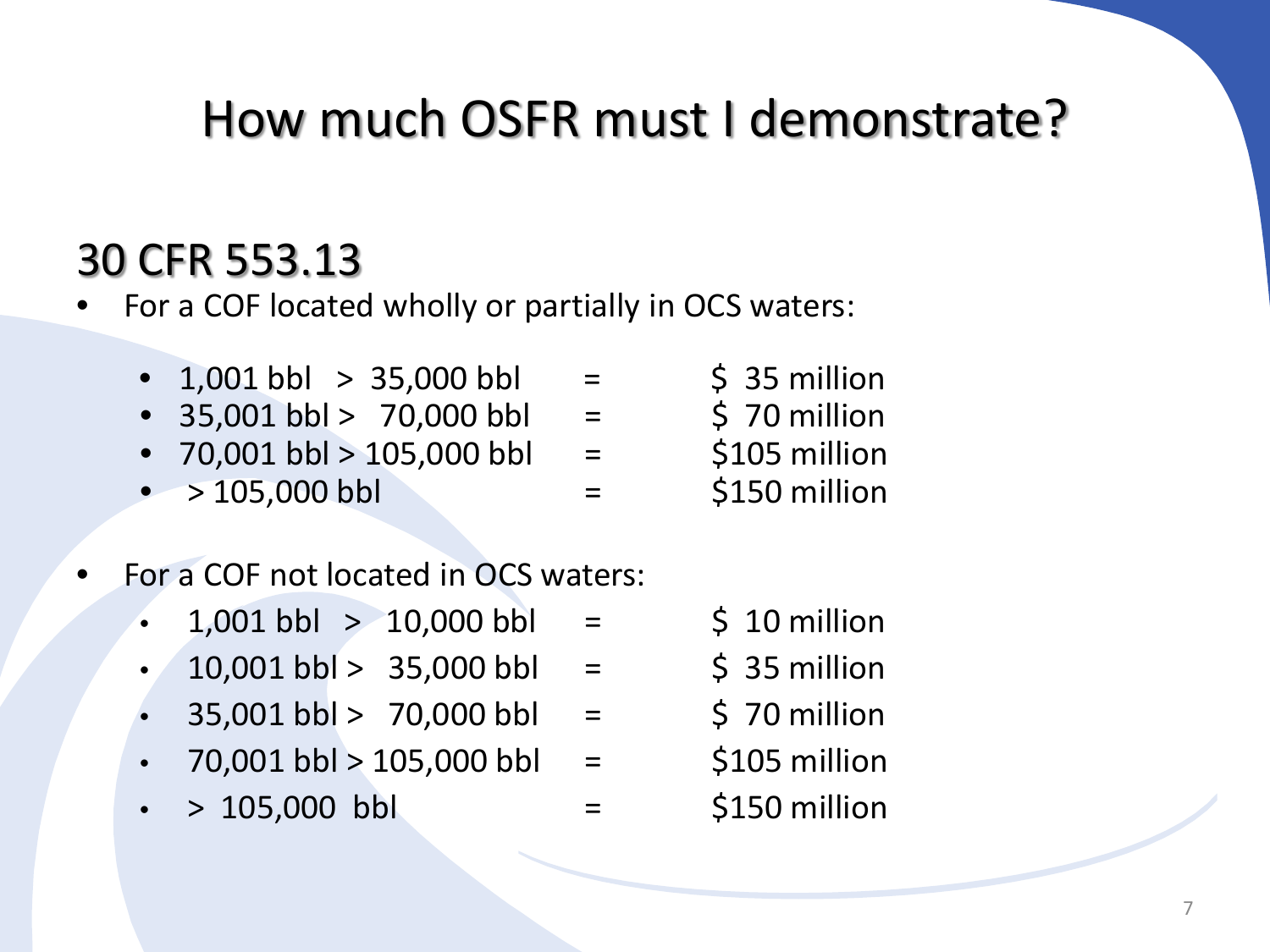### How to determine worst case oil spill volume

#### 30 CFR 553.14

## 30 CFR 254 – Part of your Response Plan or 40 CFR 112 - Oil Pollution Prevention or 49 CFR 194 - Oil Pipeline Response Plan or \$150 Million – Maximum Amount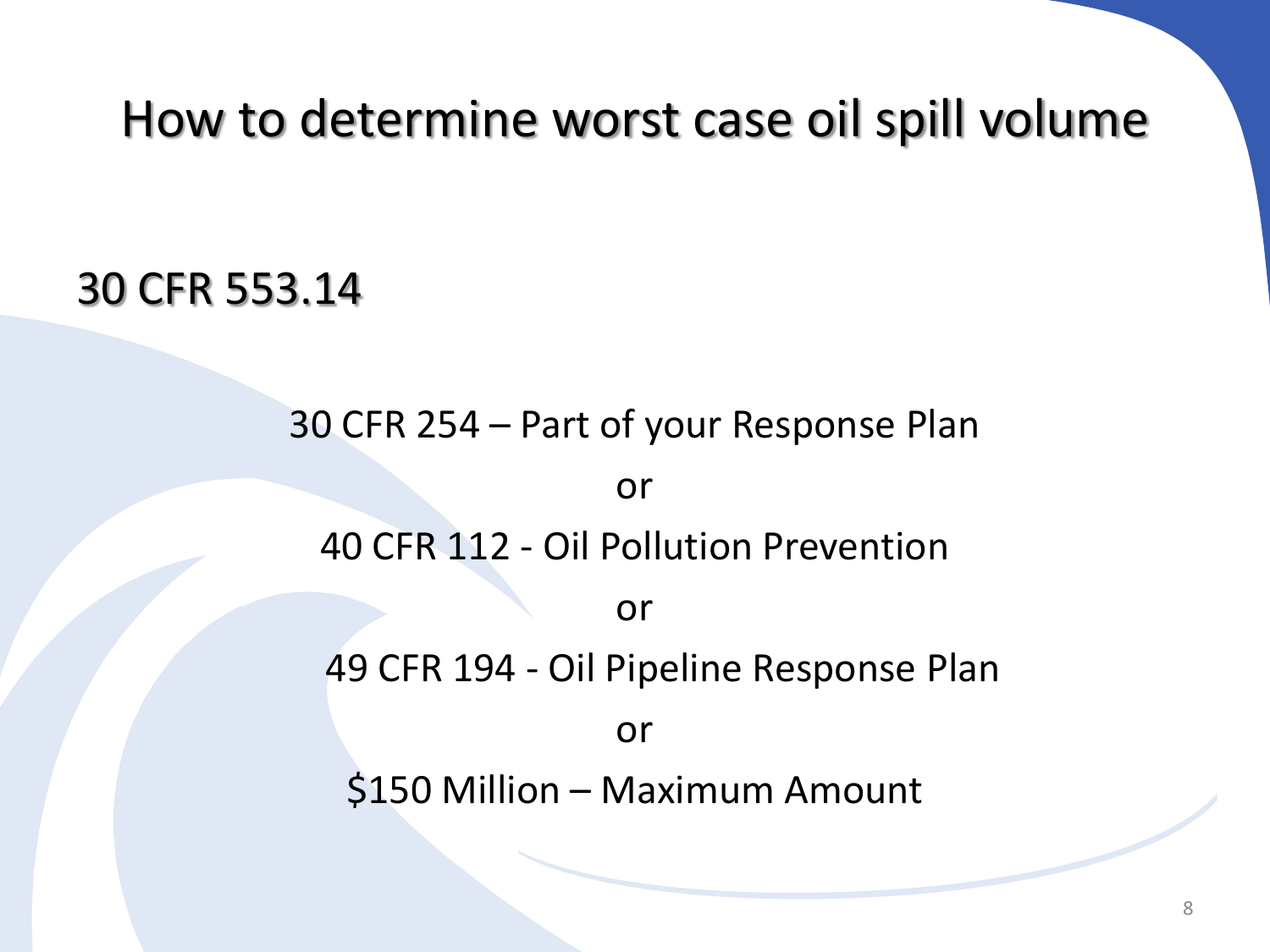# What methods may I use to demonstrate OSFR ?

- Self-Insurance
- Insurance (commercial)
- Indemnification (3rd party)
- **Surety Bonds**
- Alternative Methods (BOEM Director's approval)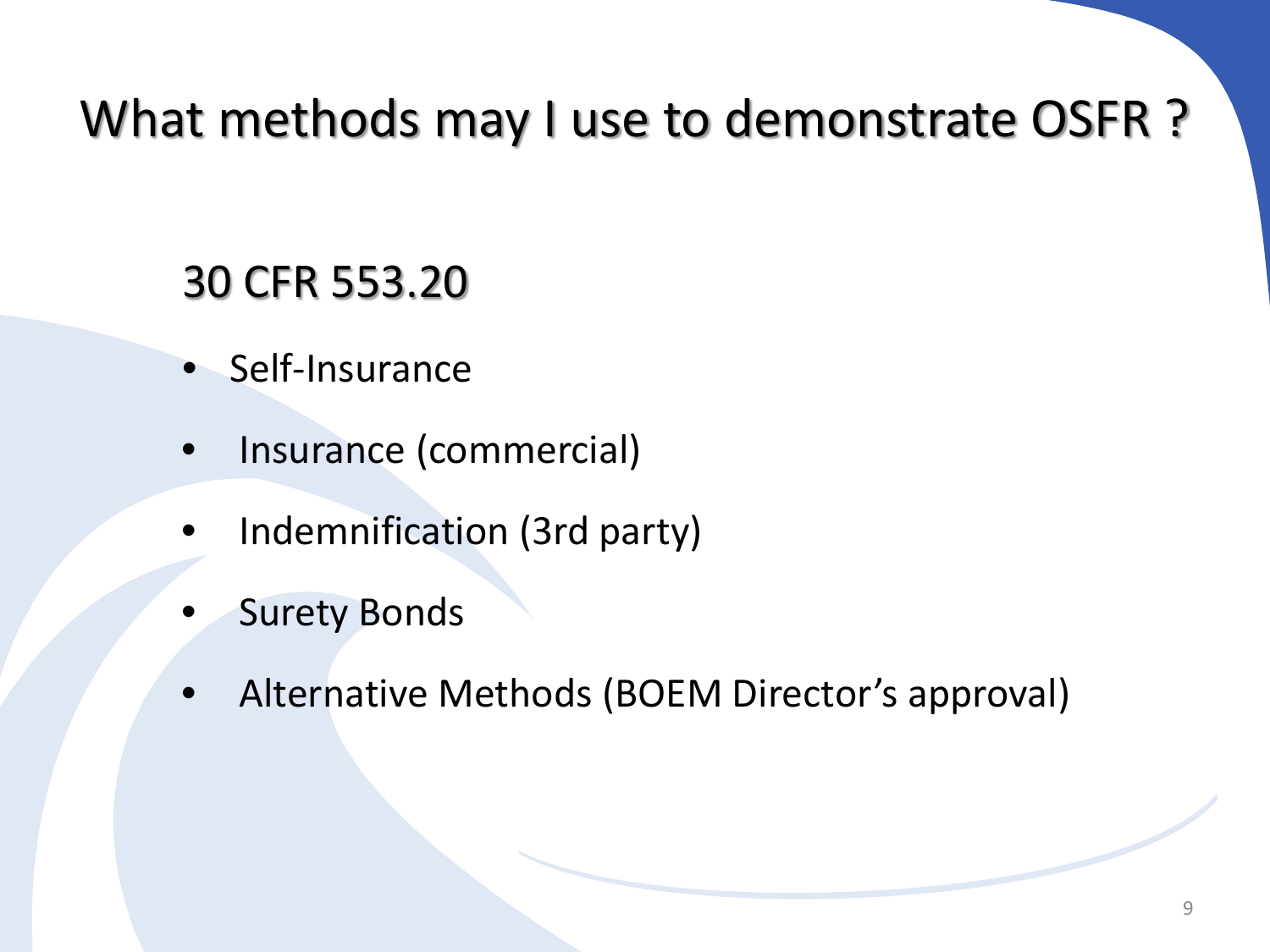## Alternative Methods

- BOEM Director's approval
	- Pooling
	- Letters of Credit
	- Pledges of Treasury Notes
	- Trust Agreements
	- Other comparable methods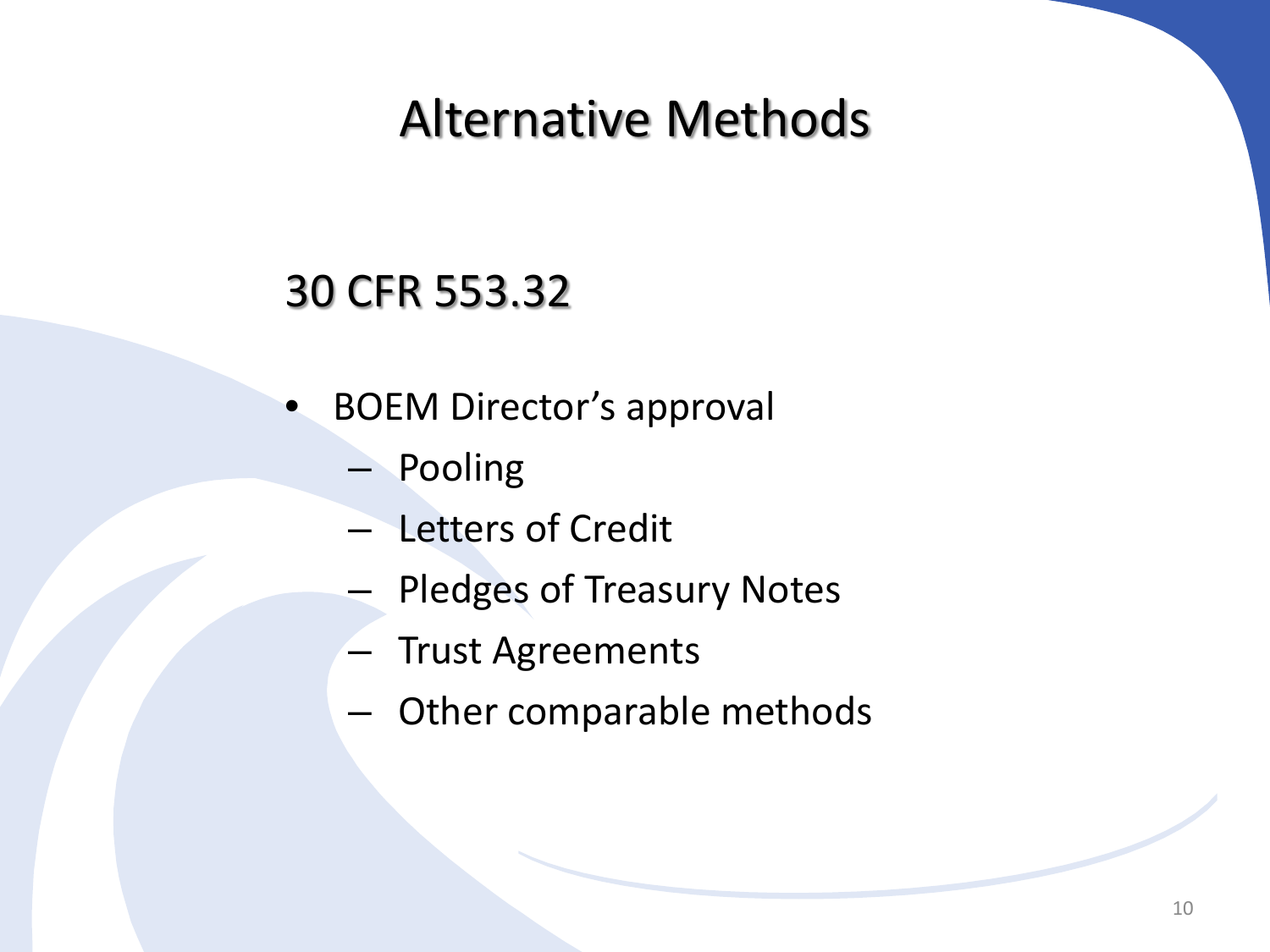# What OSFR evidence must I submit?

- Designated Applicant Form 1016
	- Single demonstration for all COF
- Designation of Applicant by Responsible Parties Form 1017
- Financial evidence
	- Form 1018 Self Insurance
	- Form 1019 Insurance
	- Form 1020 Surety Bonds
- Identification of COF's BOEM Form 1021 or 1022
	- Form 1021 Covered Offshore Facilities
	- Form 1022 Covered Offshore Facility Changes
- Treasurer's Letter and Financial Statements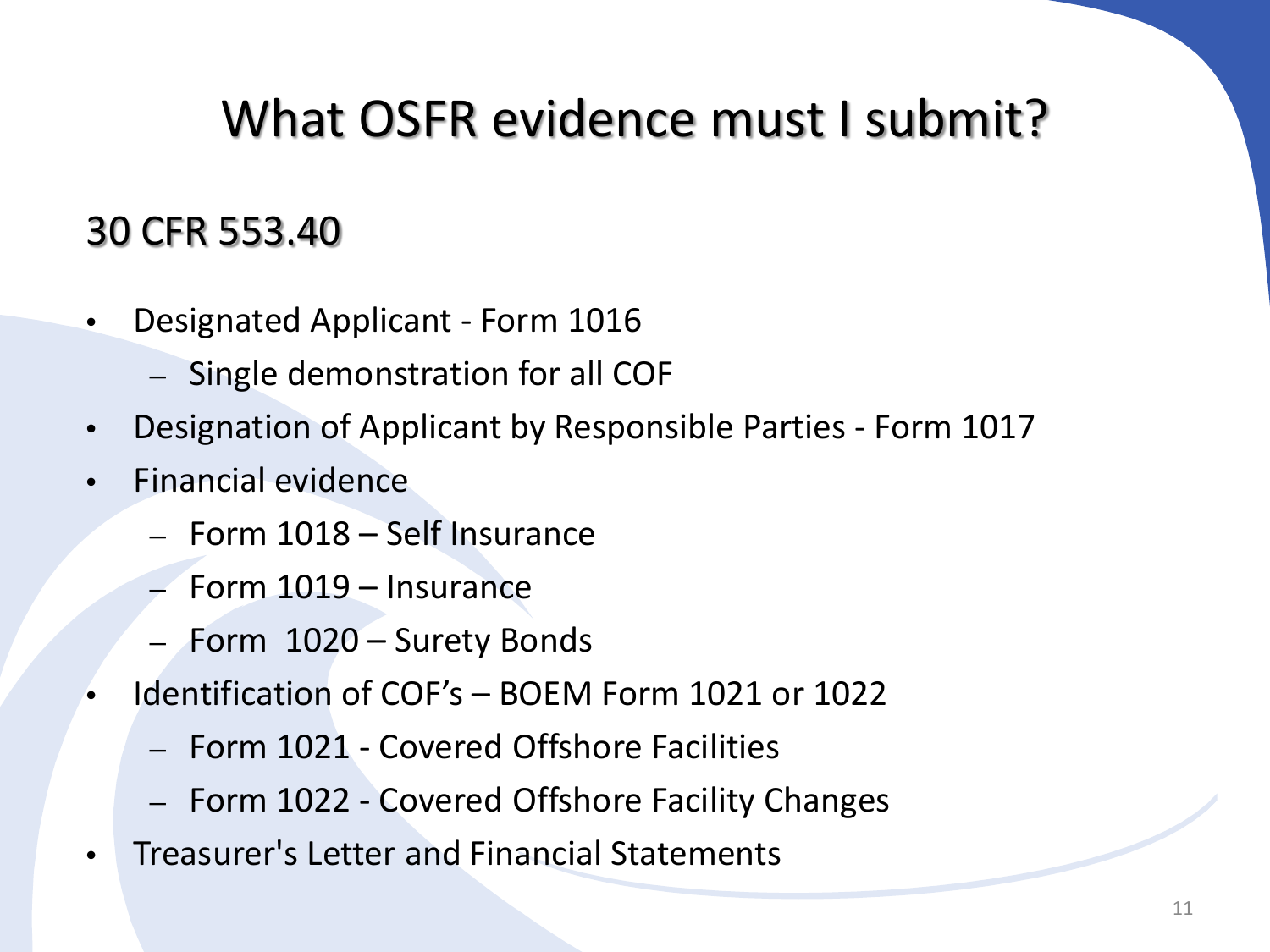## Self-Insurance

### 30 CFR 553.21 - 553.24

Complete Form BOEM-1018, Self-Insurance or Indemnity Information

- Pass Net Worth or Unencumbered Assets test
- Submit financial supporting data
	- ‒ Independently audited financial statement
	- ‒ Treasurer's letter
- Renew by 1st calendar day of 5th month after close of fiscal year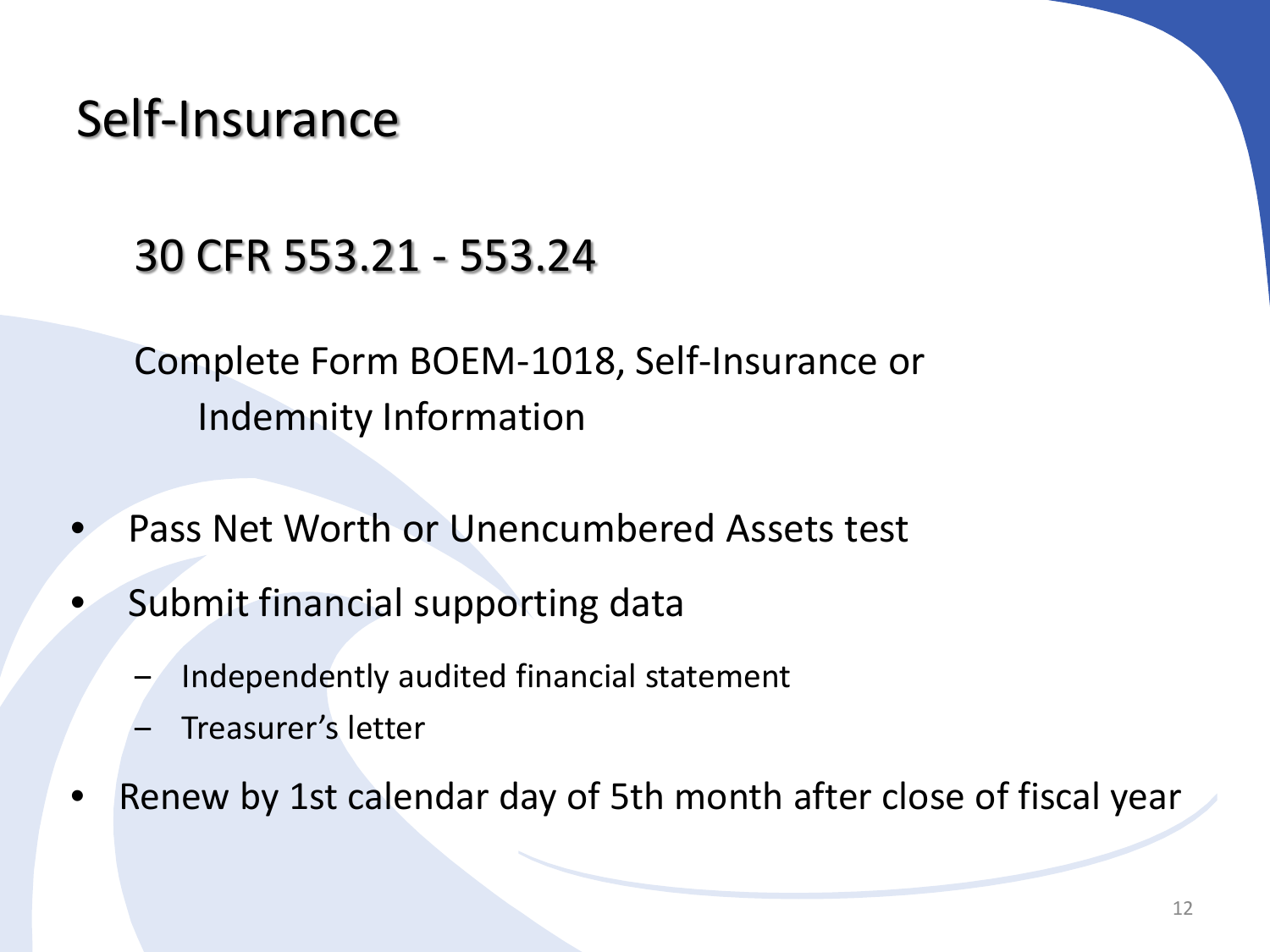# Insurance (commercial)

### 30 CFR 553.29

Complete Form BOEM-1019, Insurance Certificate

- One Certificate per layer (no horizontal layers)
	- OCS (4) State waters (5)
- Insurance Options
	- Full
	- Deductible
	- Excess
- General Option (all facilities)
- Schedule Option (all facilities on dated attachment)
- Each Insurer's Name, Quota Share & Signature
- Rating Secure, Rating Service, Date
- Fax Binder (90 days)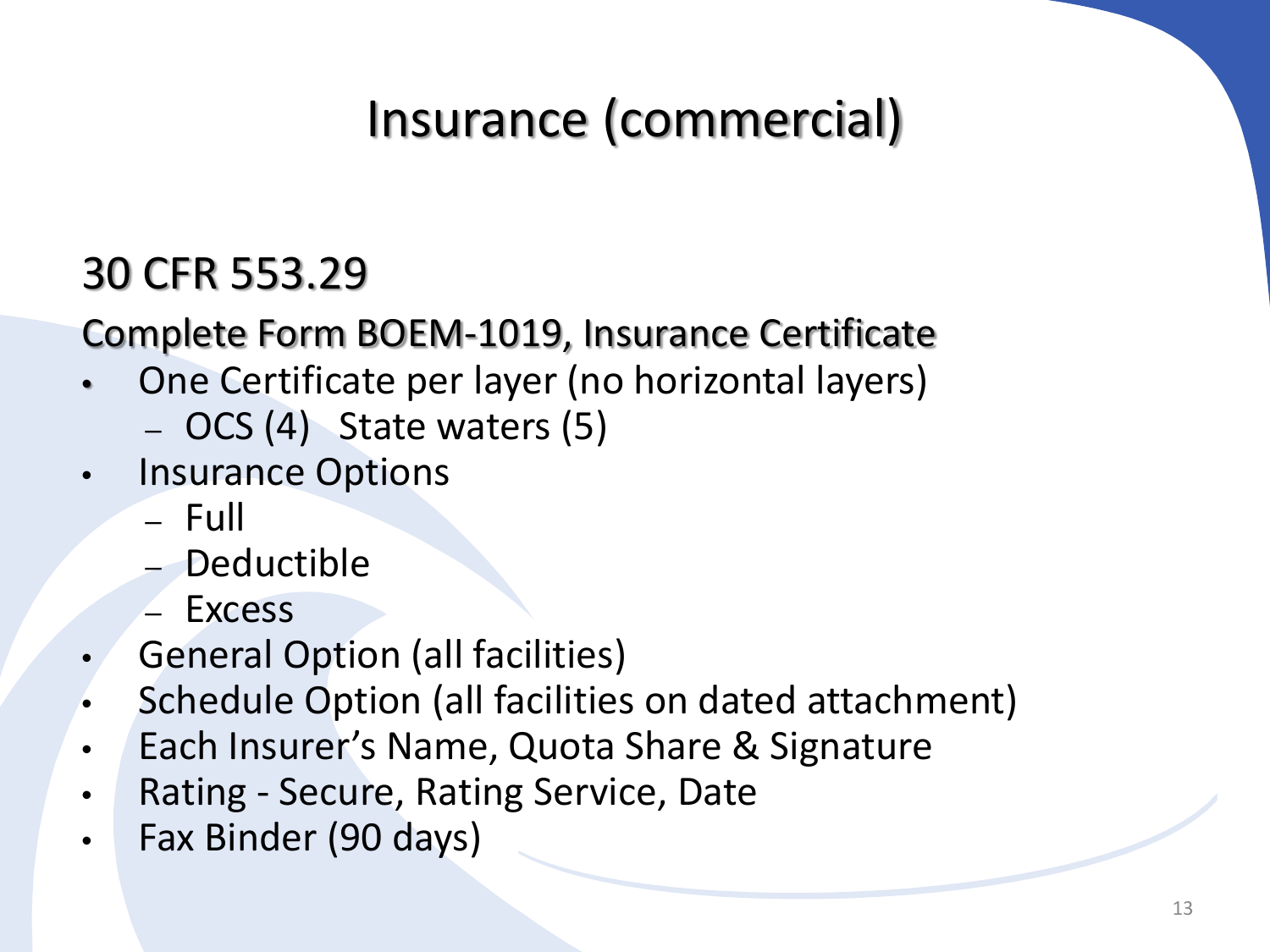# Indemnification

- Complete Form BOEM-1018, Self-Insurance or Indemnity Information
	- One indemnity issued by one indemnitor
	- Indemnitor must be corporate parent or affiliate
- Pass Net Worth or Unencumbered Assets Test
- Submit Financial Supporting Data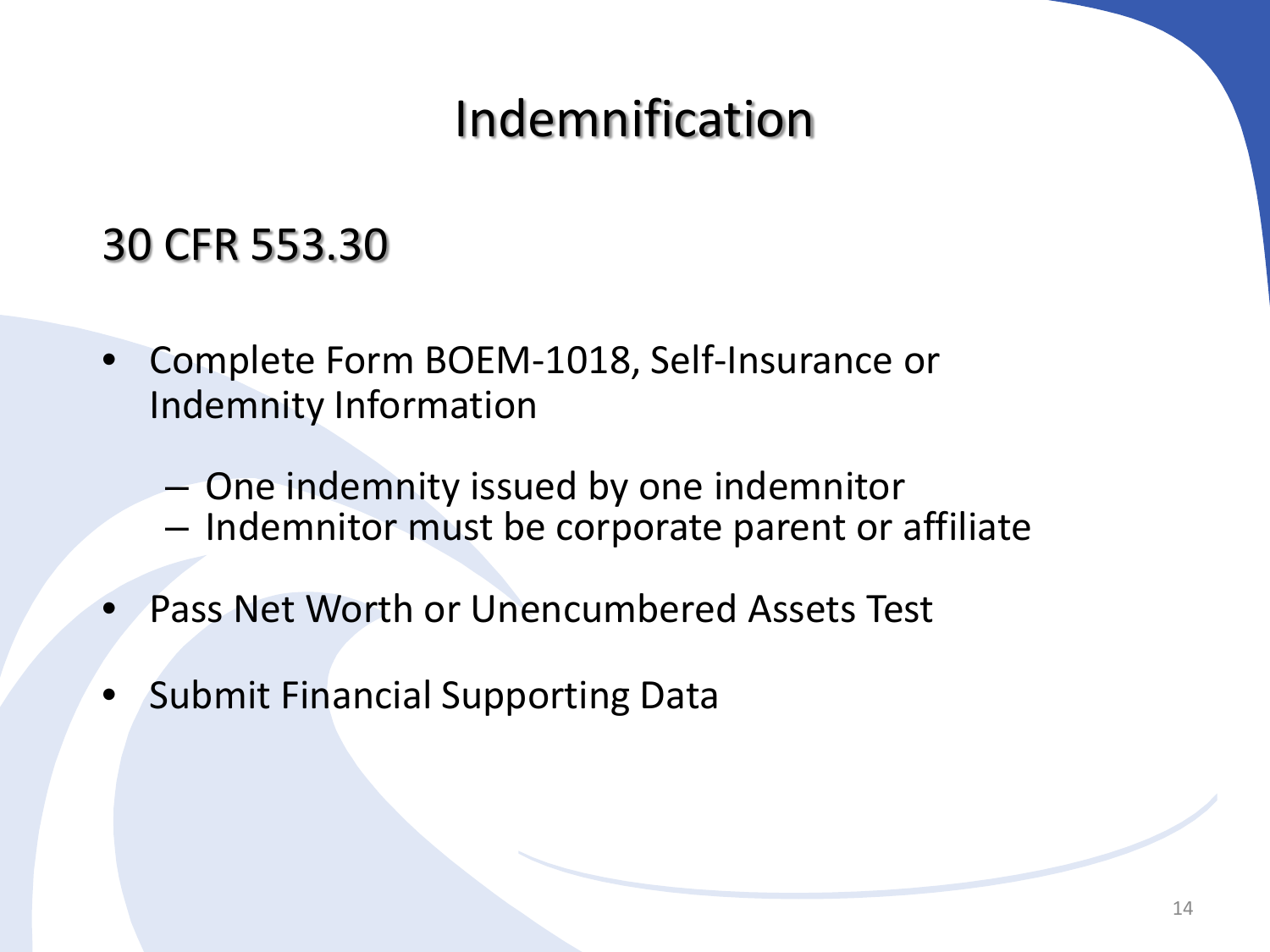### Surety Bonds

### 30 CFR 553.31

Complete Form BOEM-1020, Surety Bond

- Licensed in State where bond is executed
- Listed on U.S. Treasury Circular No. 570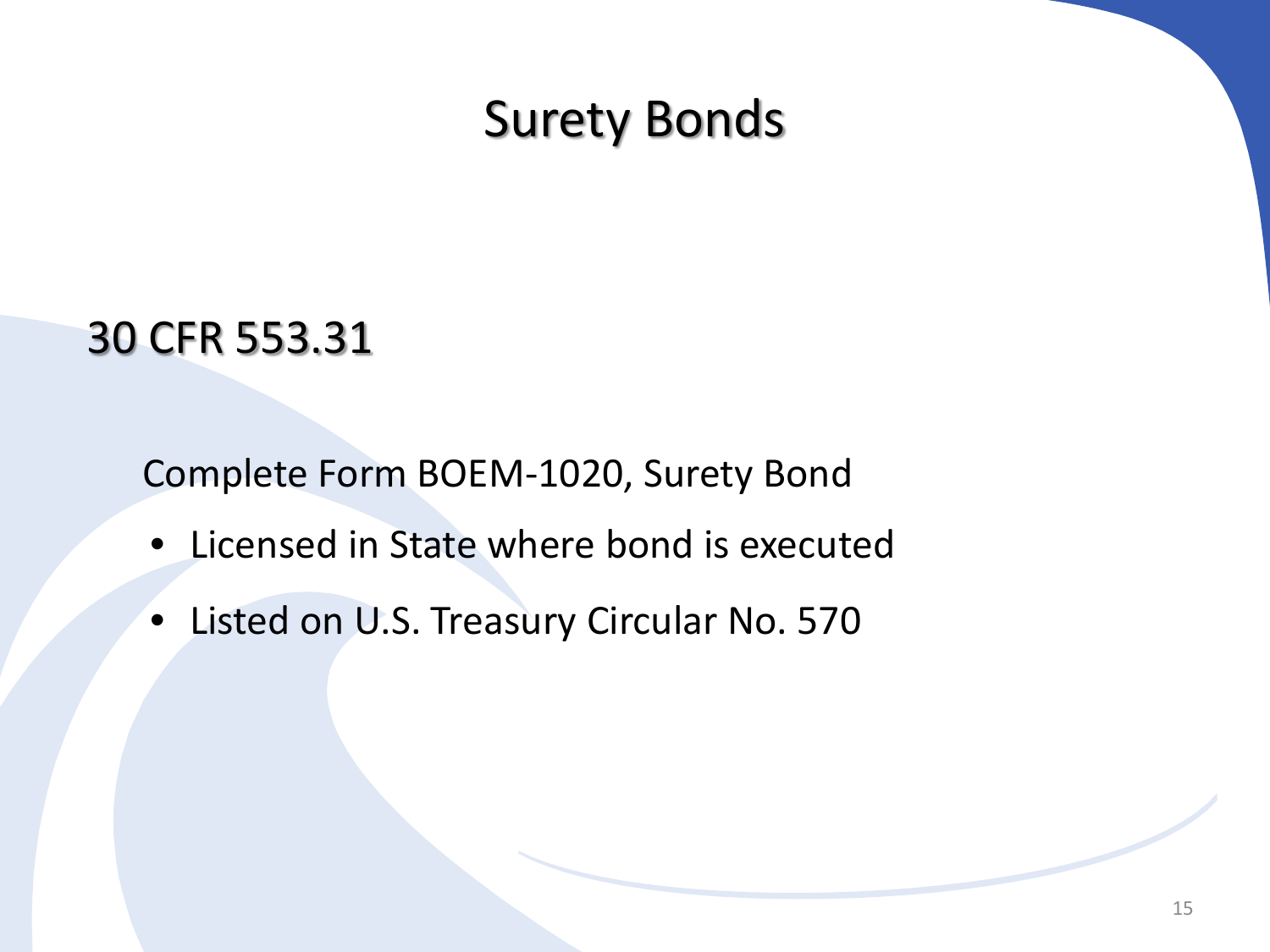# OSFR Statistics

- Total Number of Designated Applicants providing OSFR: 105
- Total Number of COFs: 4,544 OCS (3,779) St (765) AK(164), AL(27), CA(3), LA(533), MS(1), TX(88)
- Total Coverage by Type:

| Self-Insurance  |       |                        | $$1,393,000,000$ $(18.2\%)$ |                  |
|-----------------|-------|------------------------|-----------------------------|------------------|
| Insurance       |       | $$4,106,159,000$ (54%) |                             |                  |
| Indemnification |       |                        | $$2,135,641,000$ (27.8%)    |                  |
| <b>Bonds</b>    |       | S.                     |                             | 200,000 ( 0.00%) |
| Other           |       |                        | $-0-$                       |                  |
|                 | Total |                        | \$7,635,000,000             |                  |

- Company Coverage by Amount:
	- $$ 10 M: 8 \t$ 35 M: 52 (Self-Insurance 3, Indemnified 8,$ Insurance 41)
	- ‒ \$ 70 M: 10 \$ 105 M: 4
	- $-$  \$ 150 M: 31